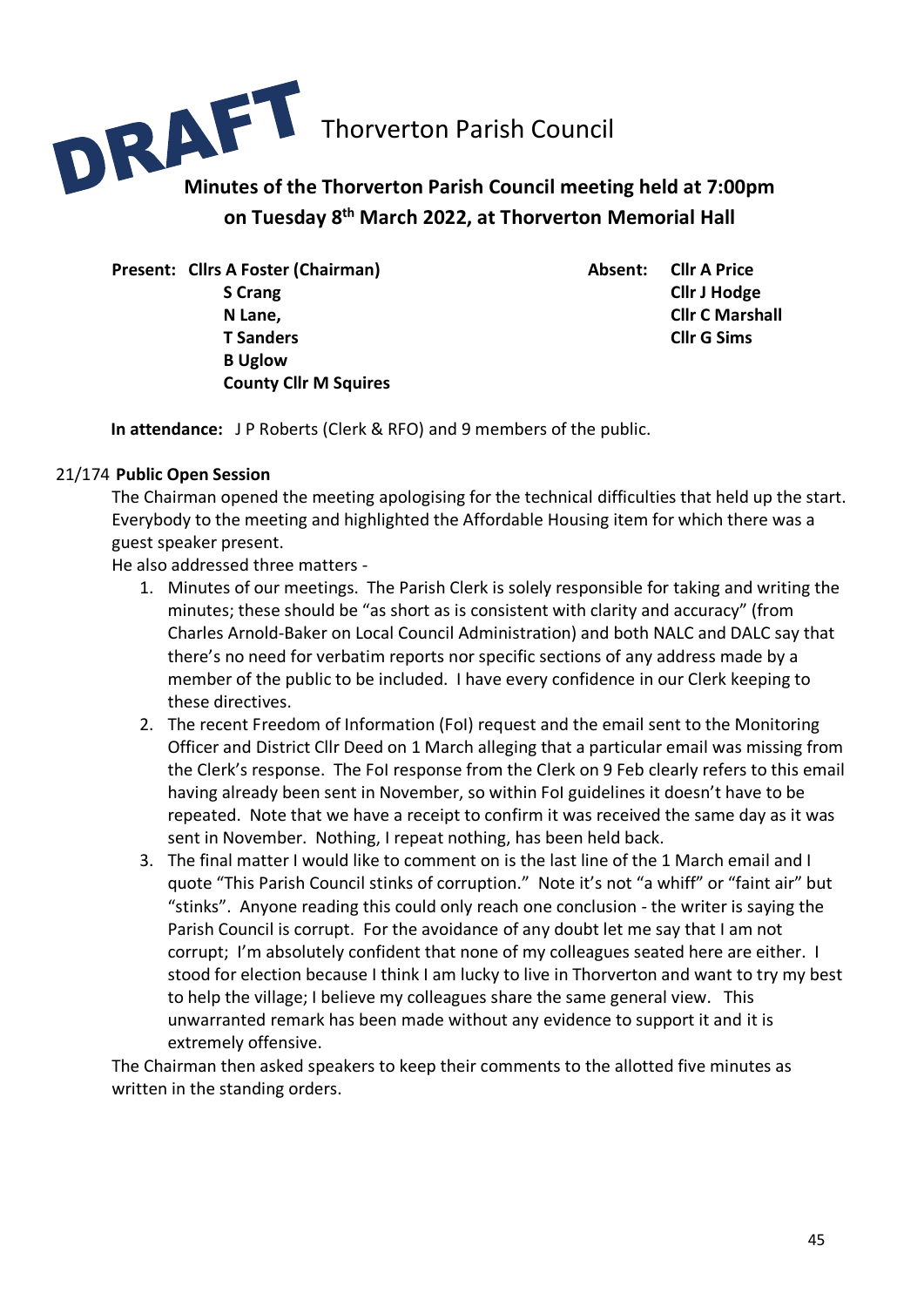

## 21/175 **Declarations of Interest**

No declarations were made.

## 21/176 **Apologies**

Apologies were received from Cllr Price who has family commitments, Cllr Hodge who is isolating and Cllr Marshall who has tested positive for Covid. Mr Sims unwell. The Council unanimously **RESOLVED** to accept the reasons given.

## 21/177 **External Reports**

i) C/Cllr Squires was thanked for submitting her written report in advance (see appendix A below). Cllr Squires explained that her Airband contact had left that business, but they did help with connection to fast fibre broadband. She also expanded on the apprenticeship scheme. The Council asked if she thought it was worth writing to the MP about the problem with satnavs leading larger vehicles down inappropriate lanes. She confirmed that DCC had little influence with the relevant companiesand it was considered a national issue.

ii) D/Cllr Deed submitted a written report (see appendix B below) but could not attend the meeting due to another engagement. The Council noted the report.

iii) No Crime report this month .

## 21/178 **Affordable Housing**

## *[Standing Orders suspended to allow the public to participate]*

Mr Andrew Wiles gave a short presentation on affordable housing asking the Parish Council if they were interested in investigating the issue of affordable housing in Thorverton. This would start with a Housing Needs survey. MDDC Affordable Housing Officer was confident that MDDC would fund the Needs survey.

At this point the meeting discussed the complaints of residents present with the affordable housing part of the Heritage homes development at Broadlands. Three separate households spoke of their difficulties in registering their interest in the shared-equity homes, the limitations on mortgage brokers and mortgage companies, the increase in price of the 80% share and the reduction in available properties.

## *[Cllr Squires left the meeting at 7:50pm]*

- Council unanimously **RESOLVED** to write to Heritage Homes asking to halt them to sale and to MDDC unhappy about the way matters have been handled throughout and the change to the s106 without consultation.
- to set up a Task and Finish group led by Cllr Crang bringing in appropriate expertise to report on the implications of the changes made and anything that the Parish Council can do.
- As Mr Wiles' presentation had been cut short by the necessary discussion of Broadlands he would be invited back to the next meeting.

## *[SO resumed for the remainder of the meeting – 8 members of the public of left the meeting ]*

## 21/179 **Confirmation of minutes**

The Council RESOLVED to approve and sign the minutes of the meeting held on 15<sup>th</sup> February 2022 as a true & correct record. The Chair duly signed them.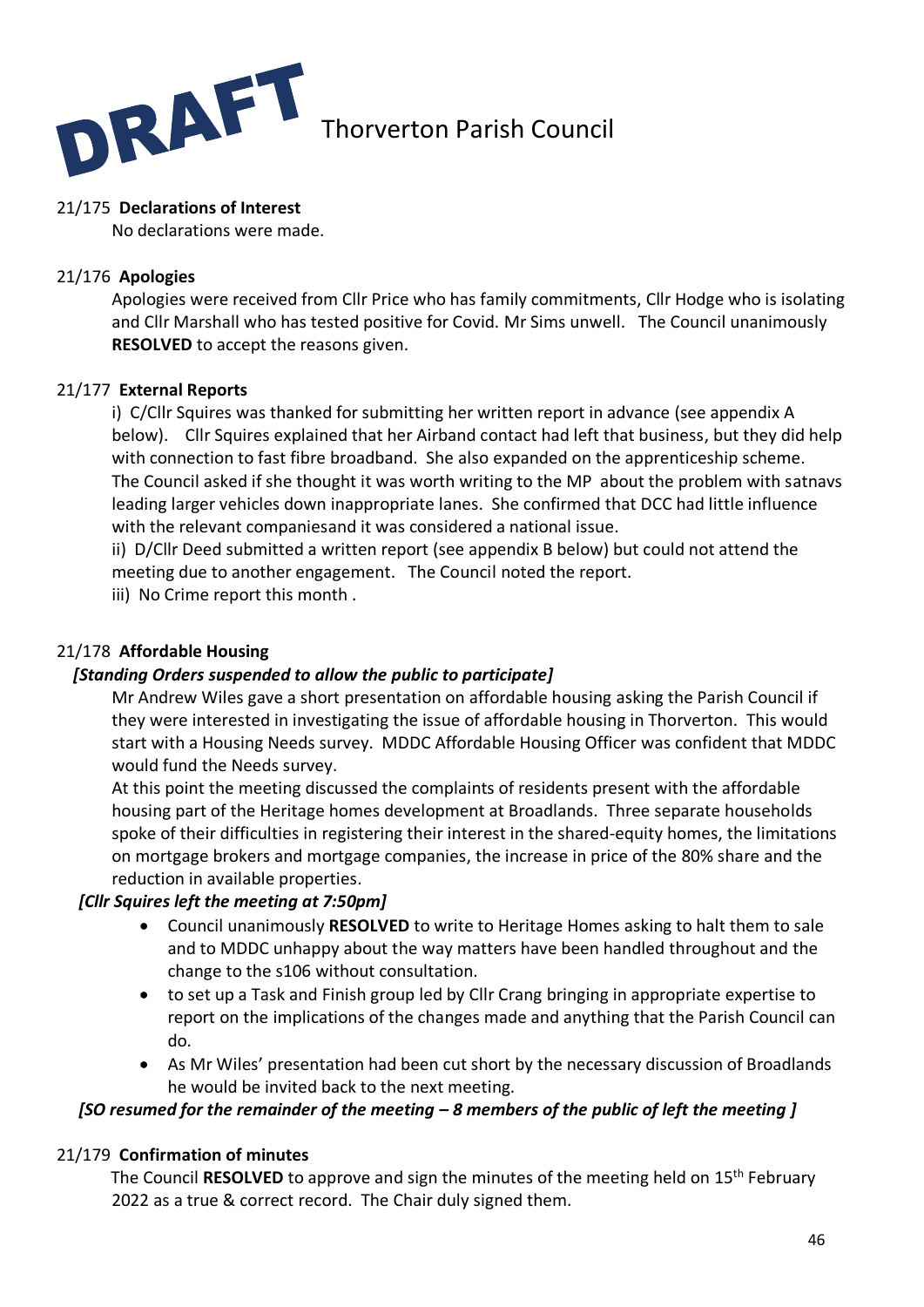

## 21/180 **Items carried forward from previous meetings**

**i) Small Trees in Rec Hedge** Council asked Cllrs Sanders and Uglow to get an opinion from their tree surgeon. This item will be included in the Barliabins project from here.

**ii) Dinneford St Water Outlet** Council unanimously **RESOLVED** to source a metal sign that says 'not suitable for drinking' or similar (up to £100). The sign should be appropriately reflect the age of the outlet.

**iii) Bike rack for the Post Office** Council asked the Cllr Sanders to find a 3-position bike rack.

## 21/181 **Recreation Ground**

**i) Finance** No money has been spent.

**ii)** The Chairman will ask the rec group for a progress report on the s106 spend and the play equipment. Cllr Uglow will speak to Cllr Price about joining the group to help due to the impending birth in his family.

## 21/182 **Projects**

**i) Parish Communications** After discussing the leaflet design Council **RESOLVED** to spend up to £100 when the wording is finalised. The Chairman will invite the Cllrs and clerk to join the Nextdoor app.

**ii) New Cemetery** Council unanimously **RESOLVED** to pay the vendor's reasonable legal fees (as is usual practice in these circumstances) and to instruct Veitch Penney solicitors to act on the Council's behalf in this purchase.

**iii) Jubilee Green and Barliabins** Storm damage has slowed the progress with the quotes but still being got.Council unanimously **RESOLVED** to spend up to **£150** on the village noticeboards.

## 21/183 **Planning**

### **i) Applications**

Council **RESOLVED** to make no comment on the following three applications:

**a) 22/00420/MARM Variation Broadlands** Additional double garage.

 **b) 22/00408/HOUSE** 31 Silver St - Side and rear extension.

 **c) 21/02134/HOUSE** Lodge Farm EX5 5JL - Erection of replacement garage with room above

**ii) Decisions** Council noted there were no decisions to report this month.

**iii) Consultations - Plan Mid-Devon Issues Paper** Council had no comment to make**.**

### 21/184 **Handyman**

Work for this month**:** In Cllr Marshall's absence there is no work for this month. At the next meeting there will be an agenda item for grass cutting.

## 21/185 **Councillor Vacancy**

Council **RESOLVED** to hold any vote from the current advert as a ballot rather than a show of hands. The Chairman would advertise the vacancy in Focus.

*[The final member of the public left the meeting at 9:10pm]*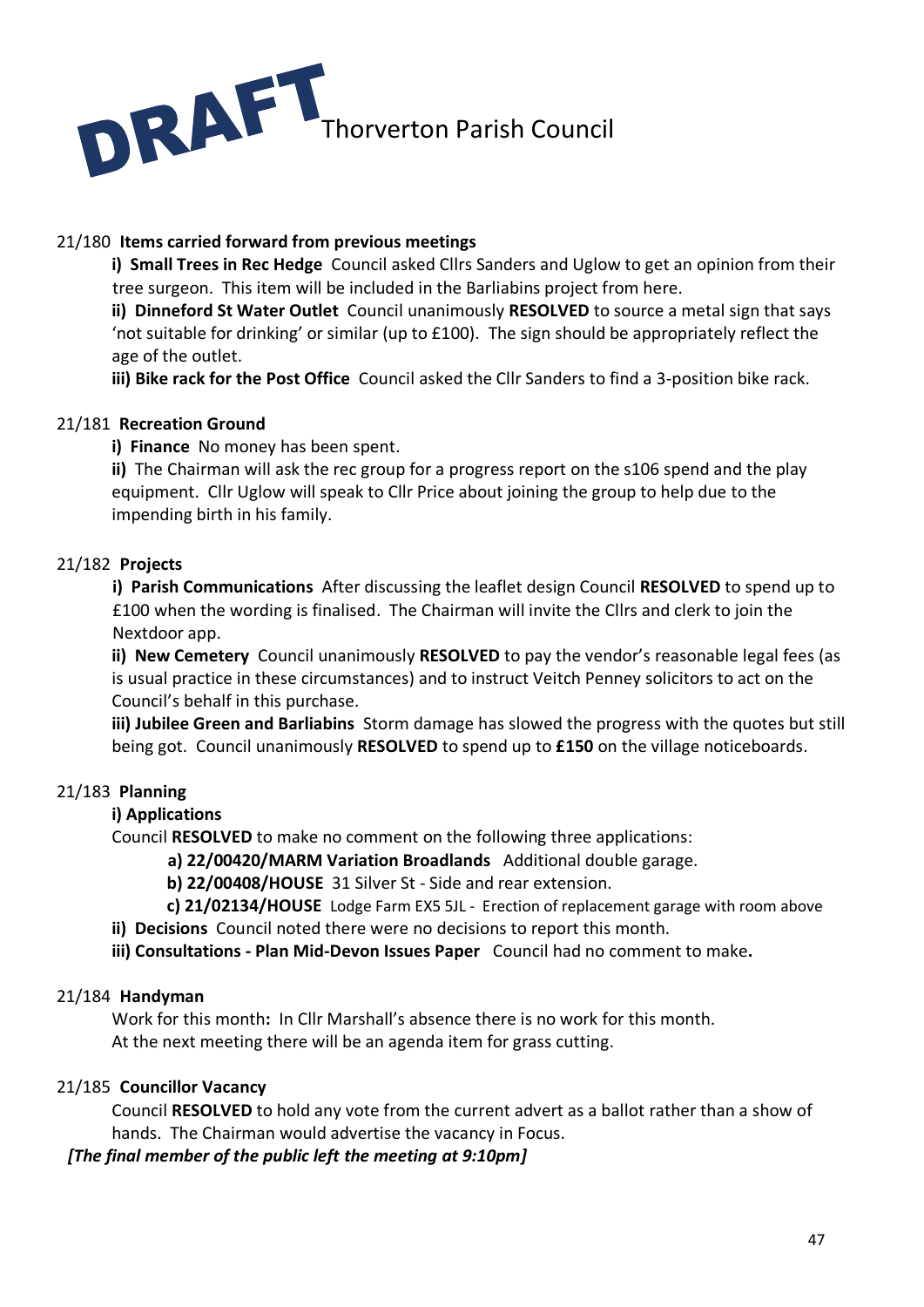

## 21/186 **Finance**

i) Council noted that as at 3<sup>rd</sup> March 2022 the bank balance stood at £ 57,777.20 **ii)** Council noted the receipts since January's meeting as £40 allotment rents and £0.28 interest.

**iii)** Council unanimously **RESOLVED** to make the following payments:

- **a) MDDC** Garage rental (monthly DD) **E** 55.72 (inc VAT)
- **b) Ben Fitch** Invoice no. BF20220030 work in Feb (1 hour + materials) £ 67.00 **c) Vision ICT** Website hosting & support May 22 – Apr 23 invoice 14356) £ 161.26 (inc VAT)
- **d) Thorverton Memorial Hall** Meetings April 22 Mch 23 invoice 0121 £ 286.00
- **e) AT Wyer** Final payment for employment as clerk **E** 654.11
- **f) JP Roberts** Pay for Dec. Jan & Feb + expenses & reimbursements f 992.51

**g) HMRC** PAYE & National Insurance **E** 506.95

**iv)** Grant Giving. The Council received the recommendations of the Grant Giving Working Group –

'Thorverton through time' (TTT) does have connections to the Thorverton History Society (THS - KM is the secretary) but the request would appear to be autonomous and THS has donated £50.00 towards this request. TTT has requested a £500 grant for the development of a website and a 'walking tour' booklet. (£300 for the website and £200 for the booklet)' Our recommendation:

We would propose we offer £150 for the development of a website and would like to see a quotation or some form of progress on the website before payment. Our thoughts are that this is a 'nice to have' and should be supported by the council but is also classified as 'not essential' and therefore we feel the offer of 50% funding makes sense, with opportunities for TTT to raise monies elsewhere.

We would also propose that we offer a 'potential' 50% funding for the booklet on receipt of an invoice or the booklet itself.

Council **RESOLVED** to implement the recommendations in full (Cllr Crang abstained due to his involvement in the same application for a different organisation).

## 21/187 **Correspondence**

**i) Litter Bin for Silver St/Hulk Lane** Council **RESOLVED** to ask MDDC to move a litter bin, Cllr Uglow would supply the clerk with a map showing the exact positions of the bins involved.

## **ii) Public Session at January's meeting**

Council considers this item addressed by the Chairman's continued interaction with the member of the public concerned.

## **iii) Public address to December, January & February's meeting**

After a lengthy discussion the Council unanimously **RESOLVED** that the clerk should send the following reply to the member of the public involved -

Thorverton Parish Council is sorry that this issue has caused you so much angst and reiterates the Chairman's apology already expressed to you at December's meeting. Council would like you to know that Cllr Lane was not at fault in any way in raising the planning status of your business on behalf of parishioners.

Council furthermore reaffirms that the clerk is authorised to research any matter on behalf of the Council.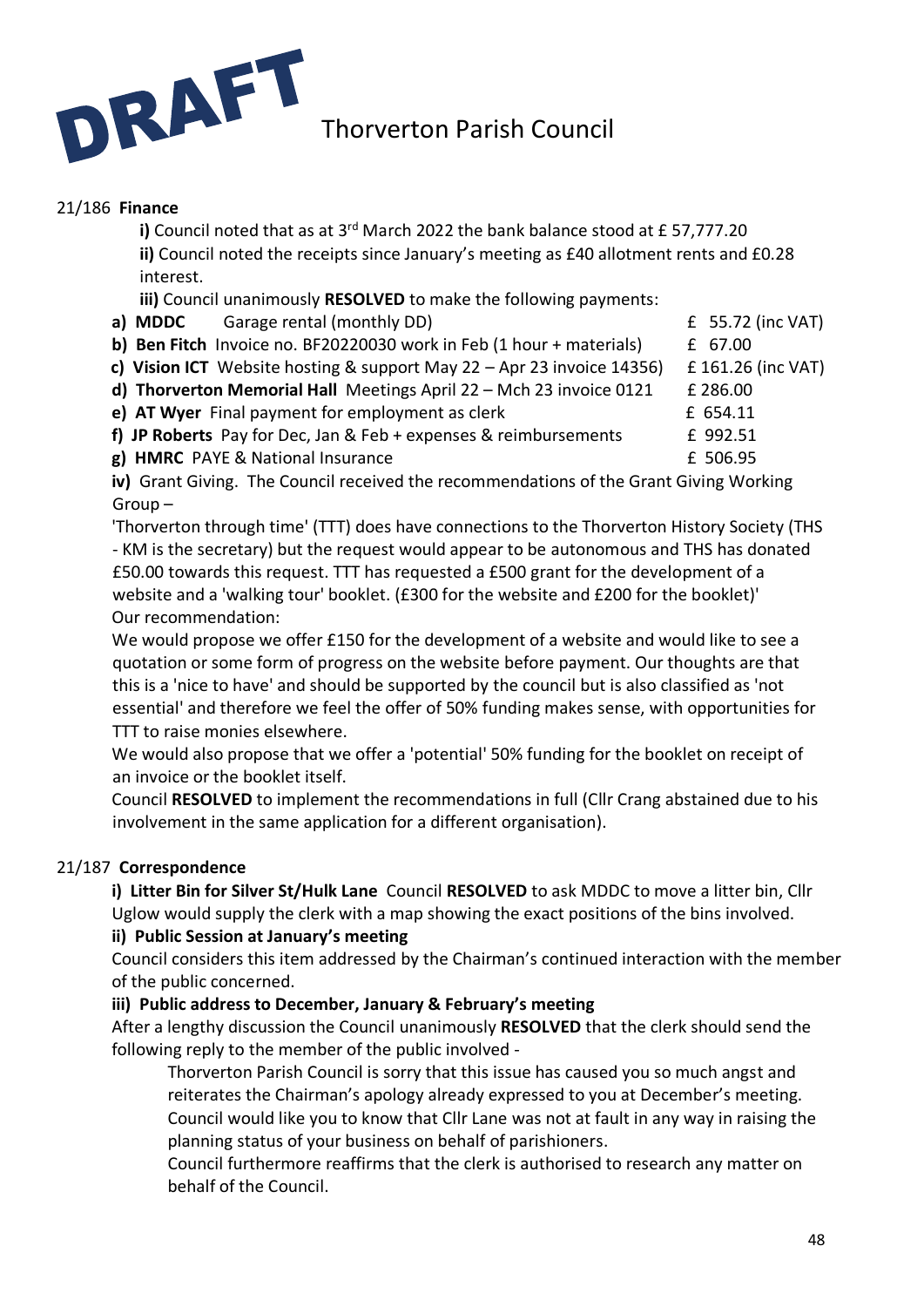For your information you should be aware that the Chairman has no jurisdiction over any Cllr outside the meeting.

> The Council utterly rejects your characterisation of the meetings, at which you addressed the Council at great length, and refutes your unfounded and aggressive accusations of lack of professionalism and propriety directed at our clerk, our Chairman and Cllr Lane, all of whom have acted in the public interest at all times. However, the Council recognises that our correspondence policy does not cover verbal communication and it will be reviewed and published on the website in the usual way. Please note, Council will not take your completely unsubstantiated allegations of corruption any further unless they are repeated. The Council now considers this issue closed.

## 21/188 **Clerk's Probation**

Council **RESOLVED** to confirm the clerk's appointment.

## 21/189 **Business at the Chairman's Discretion**

**i)** The Chairman said he intended to acknowledge the Monitoring Officer's letter. **ii)** The disrepair of the benches at the sheep dip would need to be raised with the Church Commissioners. There may well be an agreement in place about the benches. **vi) Allotment 1** This allotment could not be let as there is a utilities pipeline that has recently been installed underground to service the new housing development.

### 21/173 **Date of Next Meeting**

This was confirmed as 7pm on Tuesday  $12<sup>th</sup>$  April 2022 at the Memorial Hall. The Annual Parish Meeting date will be set at the next meeting. The Chairman closed the meeting at 10:43pm.

Signed …………………………………………………………..………. Date ……………………………..………

| Date |  |
|------|--|
|      |  |

Cllr A Foster, Chairman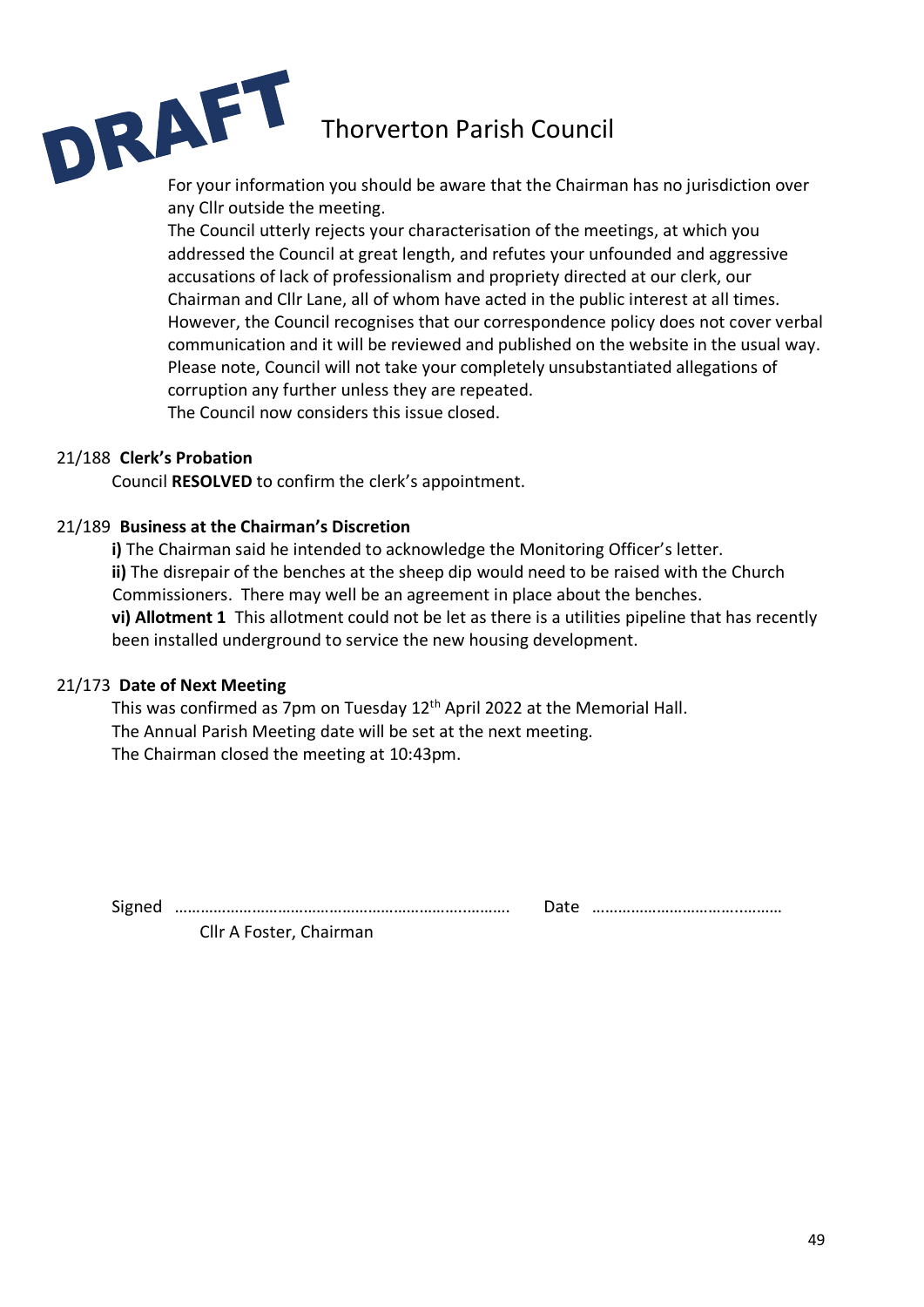## **APPENDIX A**

## **Report from County Cllr Margaret Squires**

### **Airband and Openreach contracts in Devon**

- CDS Mobile Boost Scheme
- Vouchers

## **Summary**

- CDS delivered superfast connections to over 315,000 homes & businesses in Devon & Somerset.
- Airband and Openreach teams are working in dozens of communities across Devon under contract to CDS to connect thousands of additional homes and businesses.
- Hundreds of homes and businesses in Devon and Somerset have benefited from the CDS Mobile Boost Scheme funded by the Heart of the South West LEP.
- Over 2,000 additional homes and businesses in Devon now have gigabit-capable connections or are in the process of being connected through the Gigabit Voucher scheme.

### **Vouchers**

In parallel with our broadband contracts and other initiatives, CDS works closely with Building Digital UK (BDUK) to expand take-up of the Government's Rural Gigabit Voucher programme. CDS offers support to communities who wish to contract with telecoms providers to design and shape broadband solutions for their areas. CDS can provide additional financial support where appropriate through its Community Challenge Programme to help bridge any local funding gaps.

To date, vouchers worth £4.5 million have been issued in Devon and 2,458 additional homes and businesses have gigabit-capable broadband or are in the process of being connected.

Any help I can offer with facilitating speakers for parish councils please let me know

Margaret

### **National Apprenticeship Week 7th-13th February**

DCC has been celebrating National Apprenticeship Week this week, I hope you will have seen on DCC's social media channels the work some of our apprentices have done for the organisation.

Over 80 apprentices have completed their apprenticeship ranging from Level 2 standards such as the Customer Service Practitioner all the way up to Level 7 standards such as the Senior Leader Master Degree apprenticeship.

Since the apprenticeship programme started in 2006, Devon County Council has delivered over 850 opportunities for new and existing staff and utilised more than 70 different apprenticeship standards.

We have a retention rate of 76% of our apprentices securing permanent employment at the Council, while the remaining 24% either go onto university or gain employed outside of the Council.